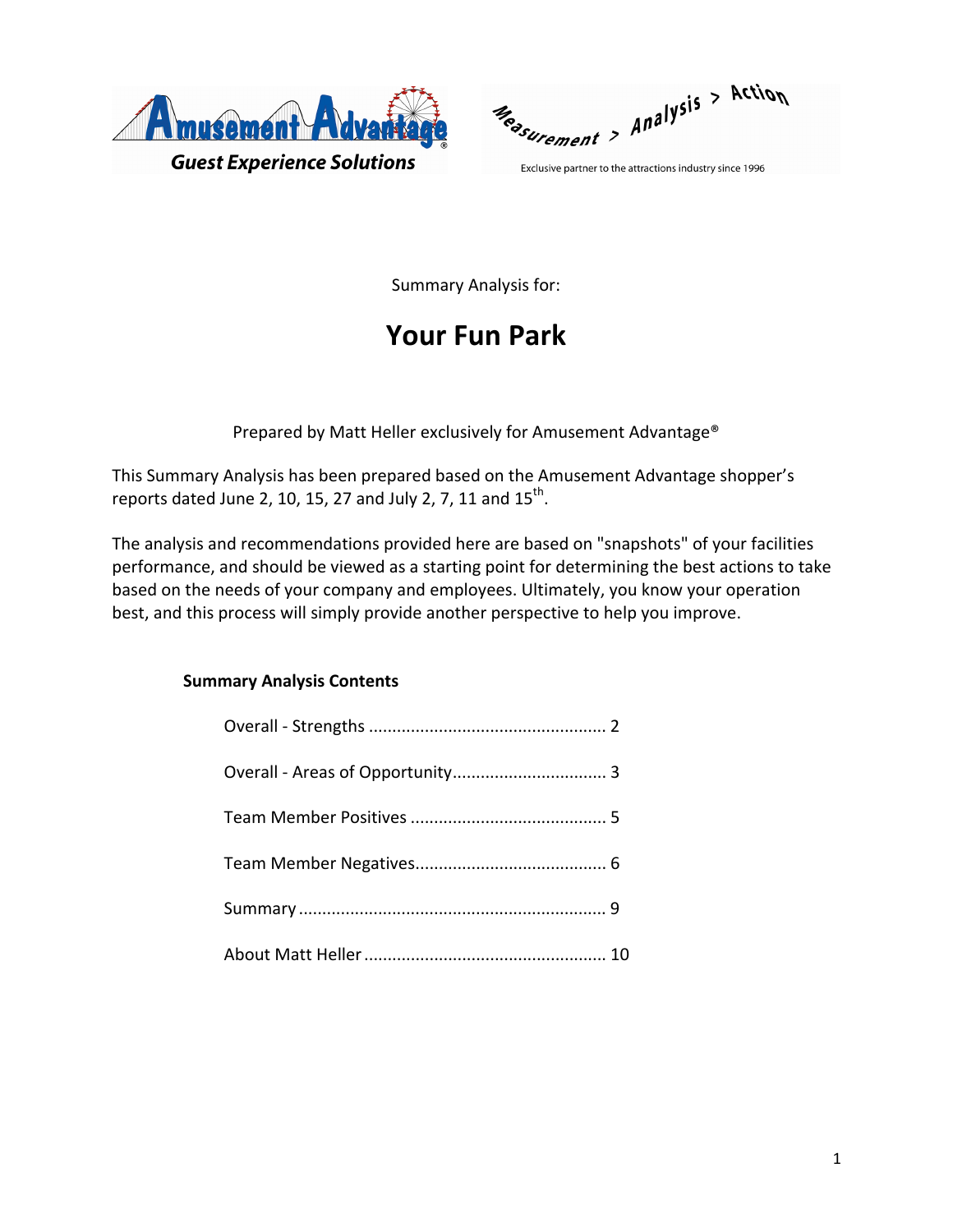## **Summary Analysis**

### **Overall ‐ Strengths**

The items that were consistently rated high or received positive mention over the course of all eight reports were:

- Value for the price
- Beauty of grounds
- Friendliness of staff
- Safety consciousness of staff

Based on overall ratings, the highest rated day was June 10.

It was impressive to see the team members consistently described as friendly, polite and knowledgeable. Most team members seem to have a very good grasp of their responsibilities and the policies of the park. For instance, numerous times team members were asked about what happens during inclement weather, and their answers were generally consistent. Some were reported to be a little more detailed than others, but it was good to see that there is a general understanding across the board.

Also a great quality of the team members is how seriously they take their roles in terms of safety. Many guests commented that as they asked a question of a lifeguard on duty, the lifeguard would continue scanning the water while listening to the guest and answering their question. This is a time when not making eye contact is okay.

Also consistently mentioned was the value that people receive in terms of the entertainment the facility provides for the price paid. In fact, over all eight reports, the two highest ranked items were the Value/Price and the Water Attractions. There was also 100% intent to return from all of the shoppers, which is a great indicator that they were happy with their experience.

Lastly, it is rare for a member of the management team to be listed as the outstanding team member. This is mostly because they are not typically seen by the guests, and if they are, it's because something has gone wrong. Your Fun Park supervisors were mentioned on multiple occasions for being nice, friendly and helpful (Kevin 6/27, Jason 7/7, Taylor 7/11, Heather 7/15). If they are the ones guiding and influencing the front line staff, it's no surprise that they would be described in a similar way.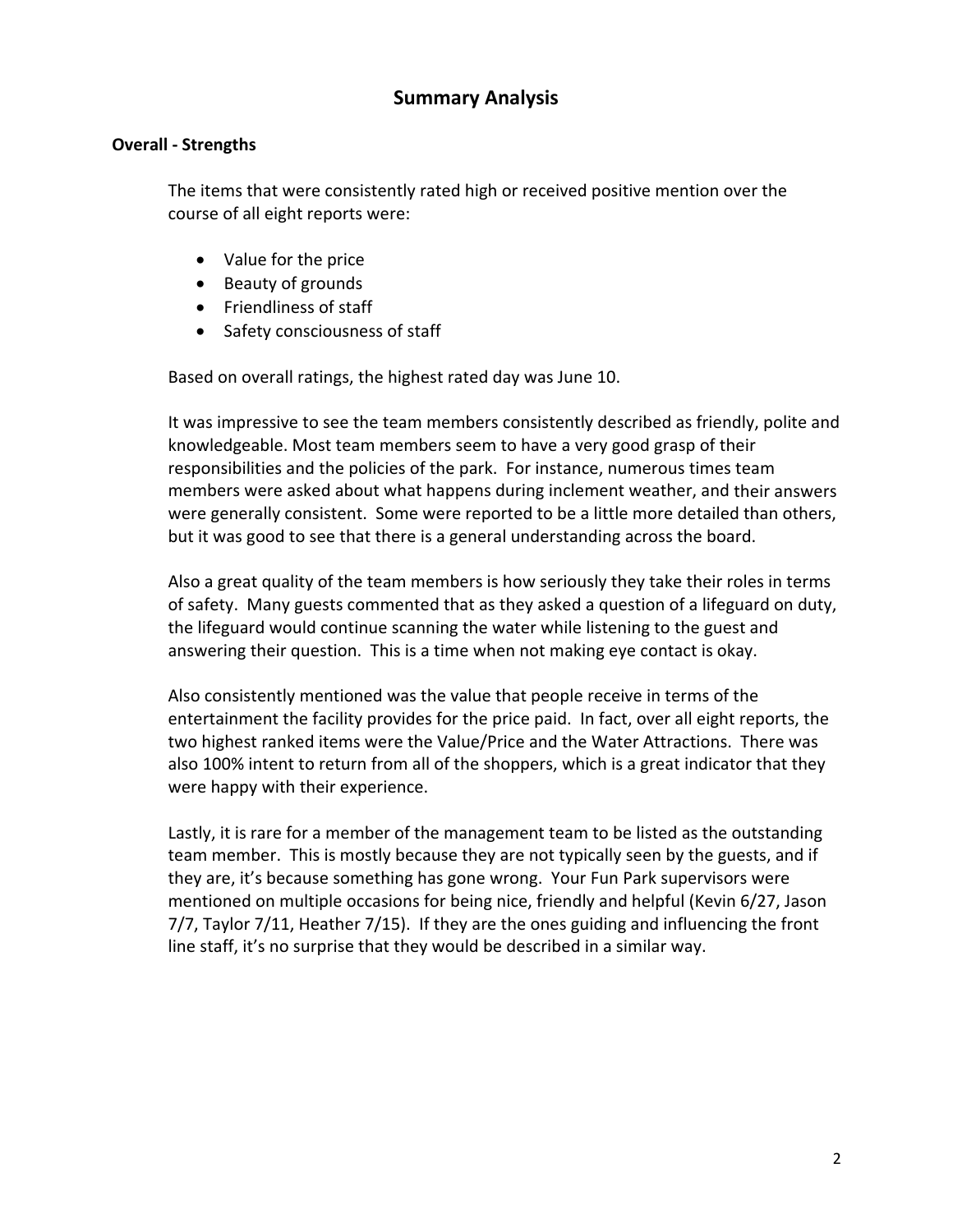## **Overall ‐ Areas of Opportunity**

The items that were consistently rated low or received negative mention over the course of all eight reports were:

- Ease of use of the phone system
- Organization of lines when busy or before opening
- Team Members not adhering to or enforcing certain policies
- Restroom cleanliness

Based on overall ratings, the lowest rated day was July 2. The phone issue has already been identified and there are plans being put in place to address this.

For the most part, line management seems to be under control. The notable exception was on busy days when guests arrived well before the park opened and were allowed to congregate at the front gates with no direction from the Your Fun Park staff. On at least two occasions, once the ticket booths opened, this resulted in a mad rush to be the first to get their tickets and get into the park to get a good spot for the day. It was mentioned that this is a frustrating process for people and that at times people got into the park first even if they had not arrived first. On these particular occasions, it sounds like some people had a negative experience to start their day. To remedy this, it might be good to look at some sort of queue system or other crowd control/organization measure to make this a smoother process.

There were a few processes that were not being followed by team members that were consistently mentioned. They were:

- Not wearing name tags
- Not enforcing the appropriate swimwear guidelines
- Checking bags and coolers at the front gate
- Not asking about additional items or making suggestions with food purchase

The first thing we would need to look at regarding these behaviors is 'why' they are happening. Based on the feedback, there could be different reasons for item. Here are some possibilities:

- **Not wearing name tags** Nametags are cumbersome or easy to leave off, leadership doesn't enforce their use
- **Not enforcing the appropriate swimwear guidelines** Don't believe that it is as important as the other aspects of their job, leadership doesn't reinforce the importance
- **Checking bags and coolers at the front gate** No one to do it, not a clear expectation
- **Not asking about additional items or making suggestions with food purchase** –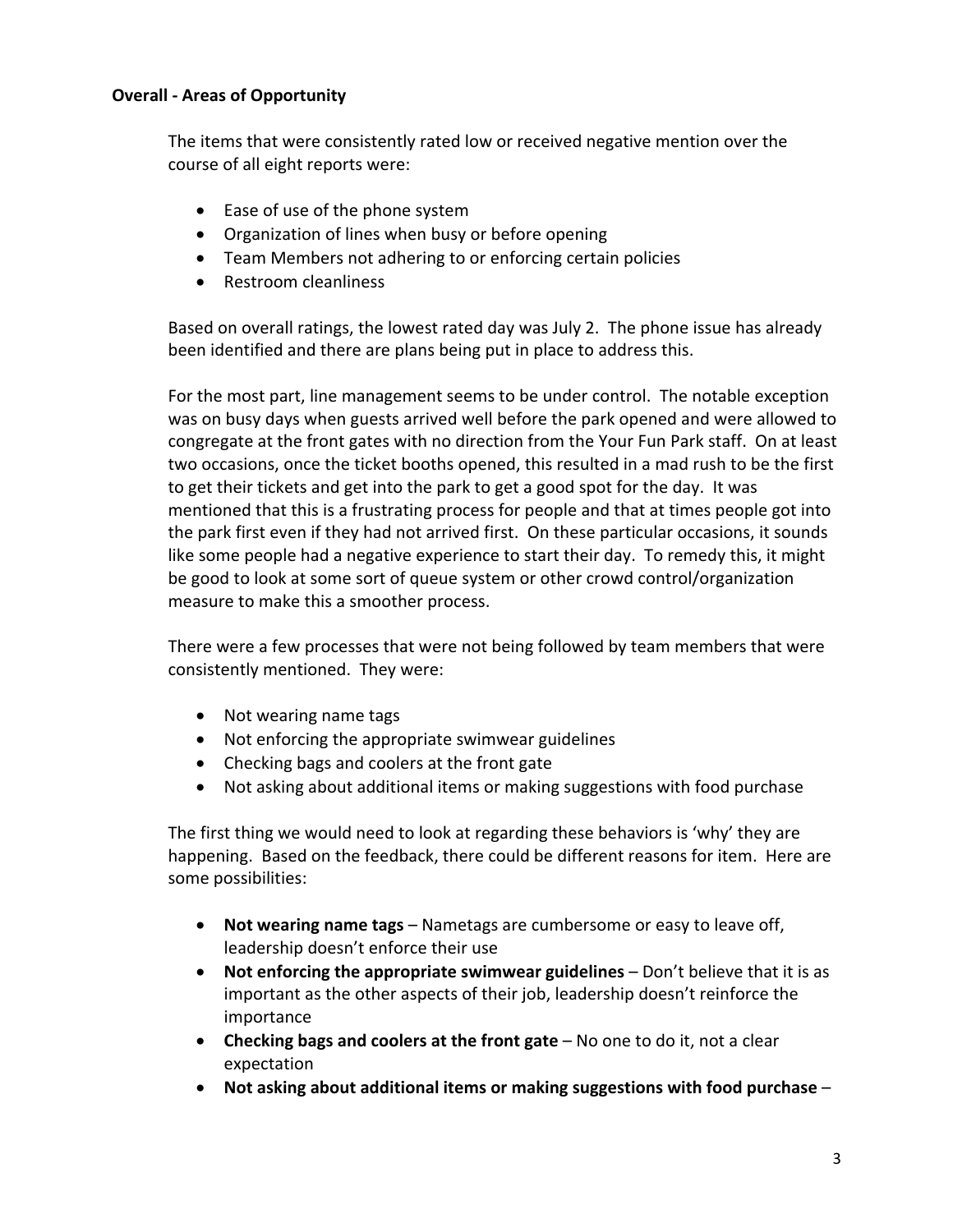#### Not enforced, they don't see the need

Ultimately, there is a reason why people don't do it, and a reason that they *continue* to not do it. Let's say a team member forgets their nametag at home. When they get to work, they are allowed to work without it, with no consequences for that action. They will then start to believe it's okay to not wear their nametag. This could be the pattern with any of these behaviors.

On 7/2, a guest indicated that she saw a manager, Paul, walk around and interact with multiple lifeguards at the wave pool. An hour earlier, the guest had noted that at least one of the wave pool lifeguards was not wearing a nametag. When Paul made his rounds, it was around 1:15 pm, so the park had been open for sometime. This was likely not Paul's first interaction with the guards, but if he didn't say anything to this guard about not having a nametag, they will think it is okay to not wear one at all because her manager saw her and didn't say anything.

We mentioned in the strengths section that it is great that the Supervisors are friendly and guest focused, which it is. However, if they are too nice and cannot provide the type of corrective action needed to address these behaviors, nametags and upselling will only be the tip of the iceberg in terms of undesirable behavior.

This could be a possible reason for not checking bags, enforcing swimwear requirements, or asking if additional items are needed during a food purchase. Additional information and insight would be needed in those areas to sure of exactly what is going on.

Regarding the suggestive selling in the food area, it seems as though the person taking the order and the person ringing the sale are pretty close to each other. Over the season, the cashier only asked if additional items were needed 50% of time. Being in such close proximity, it's possible that the cashier heard the other team member ask and the guest decline, so they figured there was no use asking them the same question again. It would take a little more study of the ordering and paying process, but by the way some of the comments read, this could be something to look into.

Lastly, the guests did mention restroom cleanliness and upkeep as an area of concern. An interesting corollary is the rating about whether or not a team member was seen cleaning the restroom while the guest was there. It was rare (only 37.5%) that a guest actually saw a team member working in a restroom, which could explain the condition of the facilities.

If the expectation is that there should be a team member in the restroom at all times, then the scheduling or monitoring of the team member's actions needs to be addressed. If that is not the expectation, perhaps the question on the survey needs to be reviewed. As it seems to read right now, a guest should see at least 1 team member cleaning a restroom during their stay, which may or may not be realistic.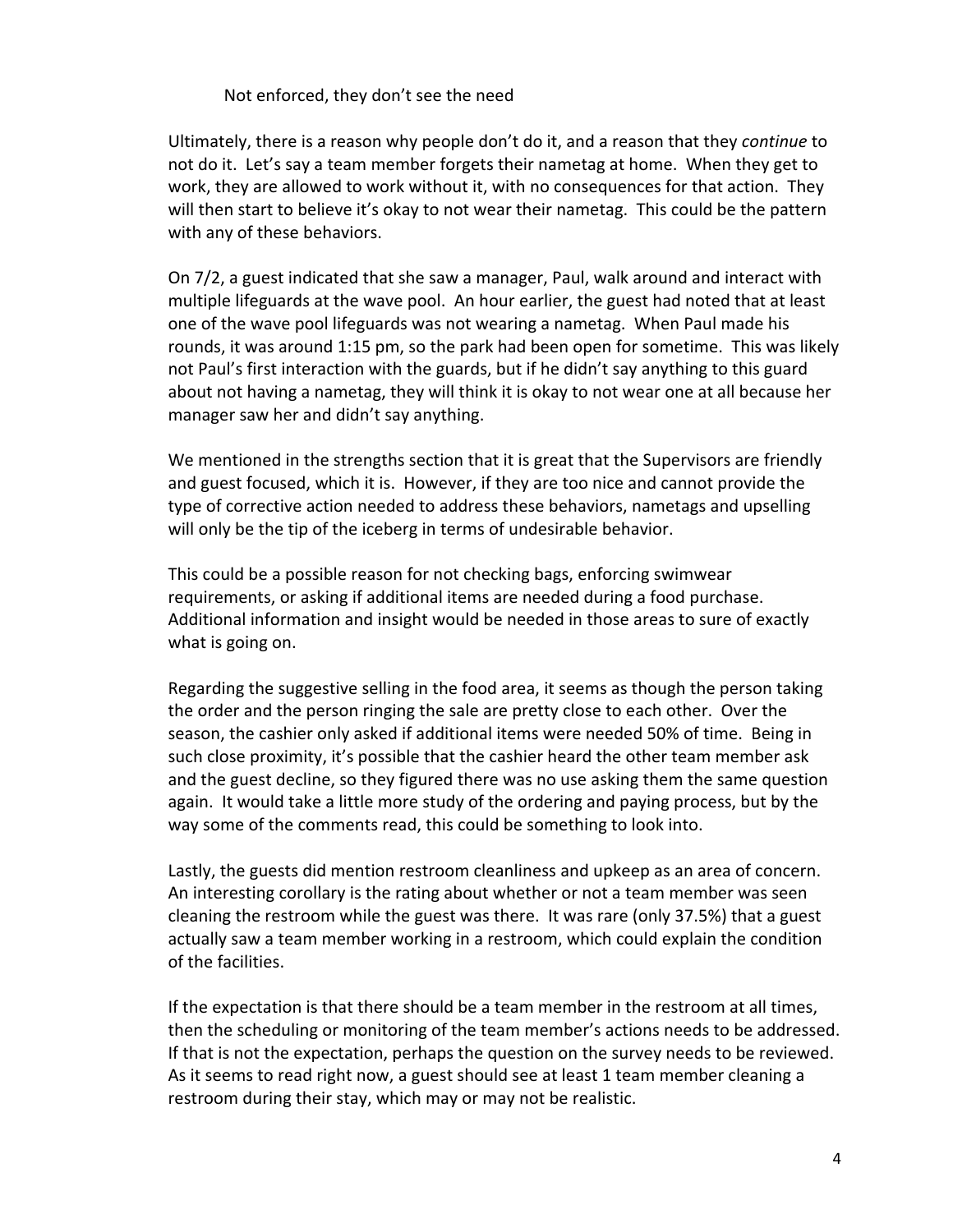# **Team Member Ratings**

#### **Team Member Positives**

While the overall ratings for Your Fun Park team members was generally high, there were a few people that stood out as going above the standards. In order to eliminate guesswork at this point, we will focus only on those who could be identified by name.

• **Alexis (Ticket Booth)–** Alexis was mentioned on three separate reports as being polite and courteous. Here is one example.

*Guest verbatim* – "When I approached the ticket counter, I noted that the team member was wearing a name tag that said "Alexis." She smiled at me and asked "How many?" I handed her three passes and told her I would need one additional ticket for my 4‐year‐old. She looked over the counter at the size of my child and then said "Well, the wave is not working today so the tickets are discounted. Hers would only be \$3.00." I provided my credit card and she asked to see my ID, which I provided. She then processed my credit card and had me sign a receipt. She handed me the passes I had shown her and the ticket I purchased and directed me to the turnstile. Her closing words were "Thank you."

*Side note:* In the closing comments of this shopper's report, the guest noted that the wave pool was actually working that day, and what a wonderful surprise that was considering the lower price they paid.

• **Courtney (Turnstiles)** – Courtney showed a friendly and playful attitude toward her guests.

*Guest verbatim –* "Courtney was really friendly. She is also the one who stamped my hand, so I could exit and go to the ticket booth. I could not see the stamp, and I asked her how they could tell it was stamped. She explained that they used a light to view it. I came right back in after she stamped my hand, so she did not view it with the light. I rented a locker, and then decided I was not sure I locked the car; so I exited again. After a few steps, I remembered that I had put the keys in my locker, so when I re entered, Courtney gave me a thumbs up. I came through and laughed that I had forgotten the keys when I was going to check if I had locked the car. I retrieved the keys and exited again. However, I only had to go about 10 feet to automatically lock my car, as I was parked in the front row. As I started back through for the third time, Courtney laughed and said, "Hmmm, I think I remember you."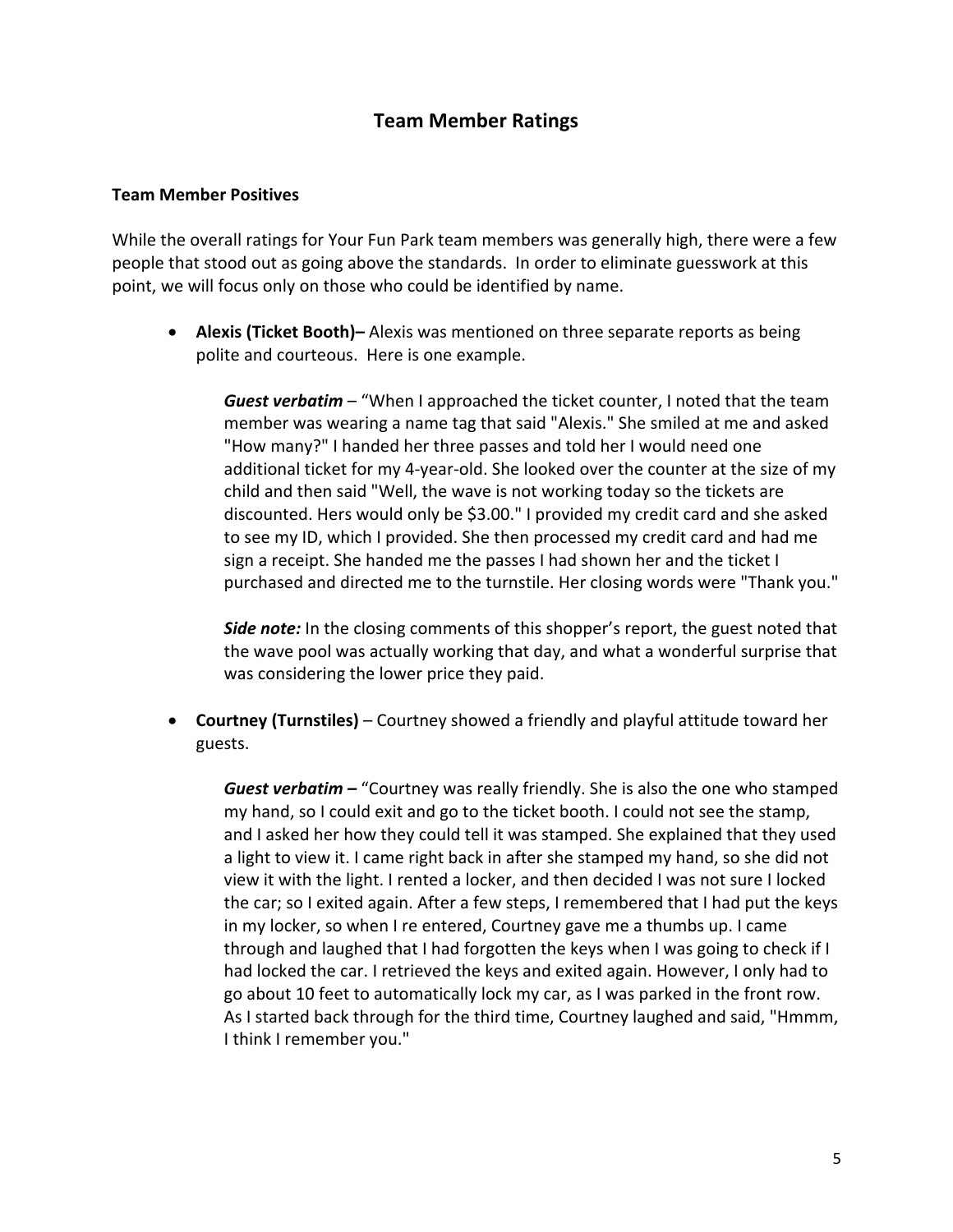• **Chelsea (Retail Shop)** – Chelsea made the day special for a few guests, even beyond the attractions.

*Guest verbatim* – "I actually evaluated her all day. The shop was not very busy, but Chelsea always had a smile on her face. She was my "go to" person when I had a question. She was very nice to my grandson when he tried to decide on a toy or a snack, and she helped him pick out his toy and showed him how to use it."

Each of these employees displayed extra effort to accommodate a need or to provide service to the guests at Your Fun Park. For some, this motivation to provide such effort may come from inside themselves ‐ from a genuine desire to help people, and they believe in their product enough to bring that out at work. They likely feel a sense of ownership over their jobs which means they see how their actions and interactions impact not only themselves, but the company and their fellow employees as well.

While likely internally motivated, these behaviors will only last if these individuals continue to see on a daily basis how they, specifically, are impacting others and the company. A common trend is to focus most of our management energy on those who are NOT meeting the standards, which does not leave time to develop, encourage and guide those who are already stars. The good news is that most stars probably don't need a ton of feedback, but they do need some. They need to know that their extra effort is worth it, and that they will be recognized for performing at a higher level.

The behaviors that were displayed by Alexis, Courtney and Chelsea are great examples of the things the leadership team should watch out for to be able to recognize in a timely manner.

## **Team Member Negatives**

These are team members whose behaviors fell below the average, and did not uphold the standards set forth by other Your Fun Park team members. Again, we will focus on only those who could be identified by name.

#### **Jenna – Food Service Cashier (6/27)**

*Guest verbatim –* "She stood there until I told her what I wanted. She did not greet me. She did not ask if I needed anything else. She did not thank me. She did not check my signature. She spent some time in the back before coming forward to greet me. I asked her if my children could get more than one flavor in their snow cone. I was told no. She processed my transaction efficiently, but did not thank me.

*Analysis:* It seems that Jenna can process a transaction, but for some reason is not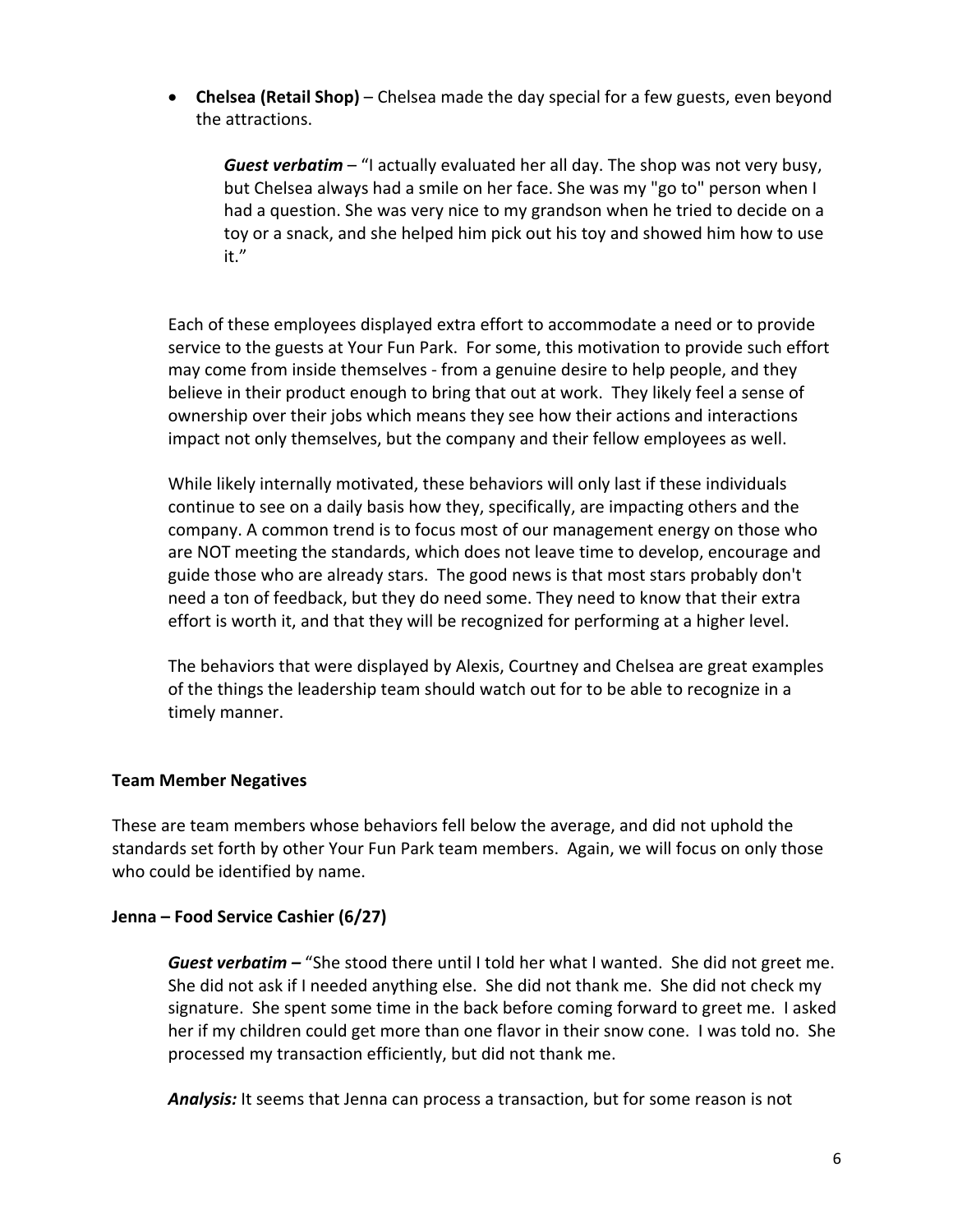providing courteous service to the guests. In order to properly diagnose why this might be happening, it will be necessary to gather some more information. Such as:

- 1. How long has Jenna been with Your Fun Park?
- 2. Is she aware of the company standards regarding guest service?
- 3. Is this behavior new (or an isolated incident) for Jenna? Has she been observed interacting to your standards in the past?
- 4. Has she received feedback for this type of behavior before?
- 5. What training or guidance has she received?
- 6. What are the working conditions in Food Service?
- 7. Are you noticing similar behavior in other team members?
- 8. Is the behavior dependent on who else might be working or how busy it is?
- 9. When team members don't meet the standards, what are the consequences? Is Jenna aware of these consequences?
- 10. Is there something going on outside of work that would be impacting her actions at work?

These questions will help us start to identify where Jenna's behaviors are coming from so they can be addressed properly.

## **Toni – Food Service (7/07)**

*Guest Verbatim:* "There was a team member Toni, whose hair was quite messy and in need of attention. Her hair was up in a bun that was loosely tied. There were strands coming out of the sides of her hat that looked as though one could easily fall into the food. It looked as though she had been rubbing her head or scratching as it was disarrayed. It made my guest feel the need to look at their food to make sure there was no hairs in it."

*Analysis:* Toni seems to be following the proper procedure of wearing a hat and styling her hair in a way that would keep it out of her face and away from the food. However, either over time or due to "rubbing or scratching" her head, enough hair has fallen out of place to make the guest leery of just how safe it is to have Toni handling the food. Whether perception or reality, to the guest it posed a real concern.

It's completely understandable for a team member's appearance to suffer when they get busy, it's hot, or they are working quickly to complete a task. However, if allowed to stay that way, such an appearance can produce the results above. The verbatim and surrounding ratings did not clearly indicate how busy the park or the food services area was, so it's impossible to tell how long Toni had looked like this or exactly what happened prior to this guests' interaction with her.

To fix this situation, one of two things needed to happen. First, if Toni herself had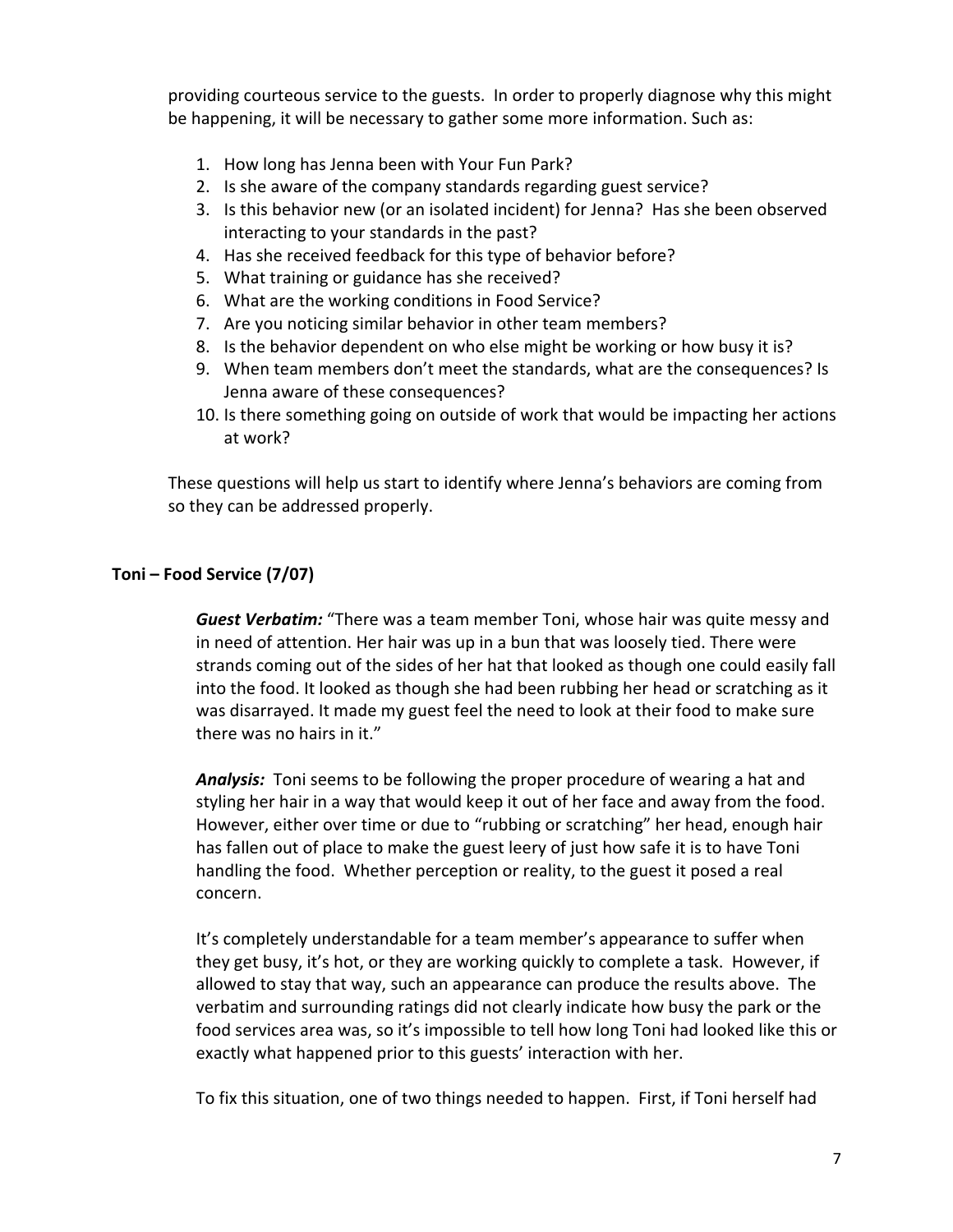noticed this, she could have fixed her appearance immediately. Second, if someone else noticed it (fellow team member or Supervisor), they could have pointed out the possible negative impression her appearance might make and ask her to fix it. Since we don't know what happened after this guest left, we don't know if this happened or not.

Before we jump to too many conclusions, let's ask ourselves some additional questions about the situation:

- 1. Was Toni aware of her appearance?
- 2. Was Toni aware of the impact of her appearance?
- 3. Were the people working with Toni aware of her appearance and the possible impact?
- 4. Is this how Toni started her shift?
- 5. If not, how long had Toni been looking like this?
- 6. What might have transpired to create this appearance?
- 7. Had any Supervisors seen Toni looking like this?
- 8. If so, what was done?

Sloppy appearance has a much further reaching effect than just a sloppy appearance. We can certainly see how it impacts the guest, but allowing it to continue can also send a message to your team members that appearance standards really are not as important as you say they are.

It's been said that a person who is dressed sloppily is more likely to work sloppily. Aside from the impression of the guest, this is one of the major reasons that companies have a dress code. Usually when you are dressed and appear professional, you are more likely to feel like you want to act as a professional.

The above behaviors of Jenna and Toni are the types of things Your Fun Park leadership should be noticing and addressing as soon as possible. Left unchecked, this can lead the team members to feel the behaviors are acceptable, which will make them much harder to correct down the road.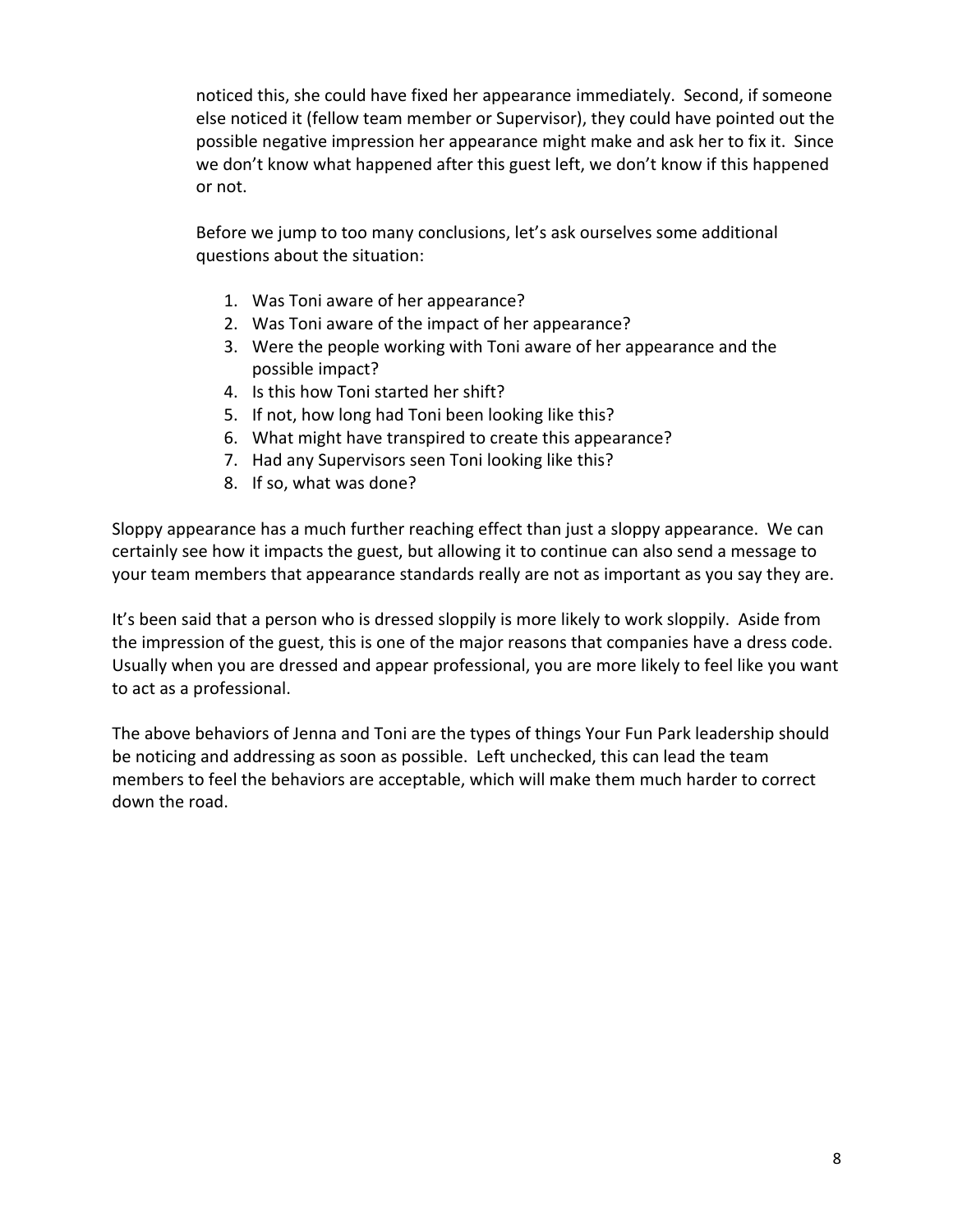## **Summary**

The majority of the team members at Your Fun Park seem to leave a favorable impression with the guests. The lifeguards are attentive to safety, and on a few occasions an emergency or out of the ordinary situation was mentioned and the staff appeared to handle it well in the eyes of the guest.

The major area of improvement that I see is in the continual reinforcement of foundational behaviors, such as wearing nametags. It may seem like a small item, but left unchecked it can lead to much larger behavioral issues in the future. There seem to be enough Supervisors around to keep an eye on such things, so the question is whether or not they are addressing it when they interact with their teams.

Similarly, while it seemed that people in various positions were not wearing nametags, it appeared to be especially prevalent with the lifeguards. It was unclear if there was any issue present that prevented them from wearing it (i.e. needing to be ready to jump into the water at a moments notice), but if wearing a nametag is an expectation, then perhaps we need to look a little deeper into why the guards are not wearing them.

I would also recommend taking a look at how the queuing process is handled before the park opens on busy days. That seemed to be a cause of undue frustration early in the day that could probably be avoided.

Lastly, I would recommend looking at the upkeep and maintenance schedule of the restrooms. This seemed to be a hot button with guests, and again the condition of the facilities seemed to coincide with the attention (or lack of) the restrooms were getting from the team members.